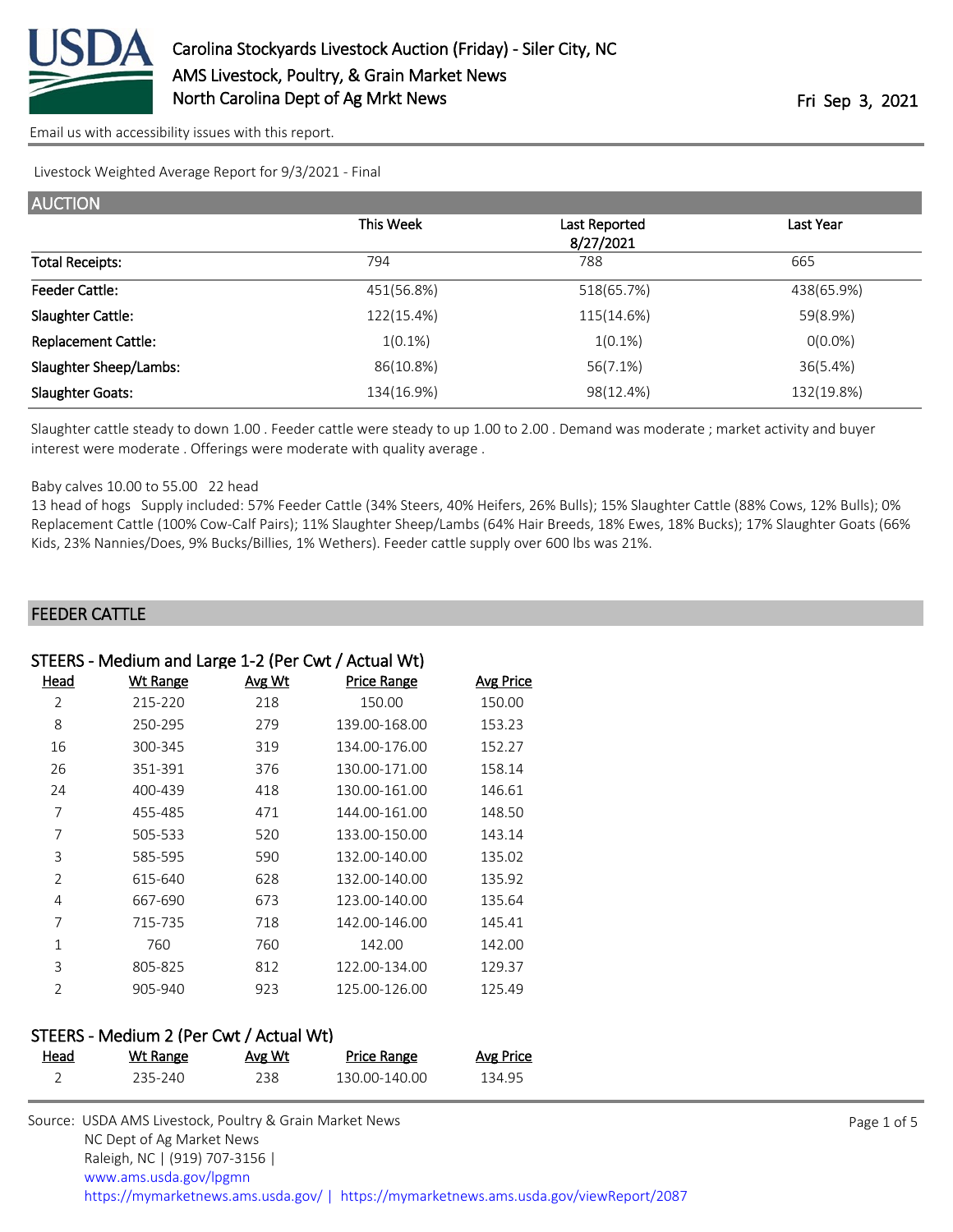

|   | 285     | 285  | 139.00        | 139.00 |
|---|---------|------|---------------|--------|
|   | 310-335 | 325  | 120.00-138.00 | 127.36 |
| 5 | 360-395 | 376  | 113.00-126.00 | 119.46 |
|   | 440     | 440. | 126.00        | 126.00 |

## STEERS - Medium 3 (Per Cwt / Actual Wt)

| Wt Range | Avg Wt | <b>Price Range</b> | Avg Price |
|----------|--------|--------------------|-----------|
| 225      | 225    | 101.00             | 101.00    |
| 345      | 345    | 111.00             | 111.00    |
| 350      | 350    | 100.00             | 100.00    |
| 400-445  | 423    | 110.00             | 110.00    |
|          |        |                    |           |

## HEIFERS - Medium and Large 1-2 (Per Cwt / Actual Wt)

| Head | <b>Wt Range</b> | Avg Wt | <b>Price Range</b> | <b>Avg Price</b> |
|------|-----------------|--------|--------------------|------------------|
| 1    | 240             | 240    | 150.00             | 150.00           |
| 5    | 275-295         | 282    | 138.00-152.00      | 141.12           |
| 8    | 310-335         | 323    | 126.00-139.00      | 132.99           |
| 8    | 350-395         | 374    | 122.00-140.00      | 131.91           |
| 29   | 400-446         | 427    | 120.00-135.00      | 128.50           |
| 13   | 450-495         | 467    | 124.00-135.00      | 130.57           |
| 21   | 500-545         | 516    | 120.00-132.00      | 127.59           |
| 16   | 550-595         | 576    | 120.00-139.00      | 128.55           |
| 5    | 615-640         | 626    | 122.00-129.00      | 124.61           |
| 11   | 650-683         | 668    | 110.00-128.00      | 119.71           |
| 5    | 719             | 719    | 114.00             | 114.00           |
| 4    | 761             | 761    | 90.00              | 90.00            |
| 3    | 837             | 837    | 96.00              | 96.00            |

## HEIFERS - Medium 2 (Per Cwt / Actual Wt)

| Head          | <b>Wt Range</b> | Avg Wt | <b>Price Range</b> | Avg Price |
|---------------|-----------------|--------|--------------------|-----------|
|               | 200             | 200    | 120.00             | 120.00    |
| $\mathcal{P}$ | 250-280         | 265    | 123.00-127.00      | 124.89    |
| $\mathcal{P}$ | 340-345         | 343    | 120.00             | 120.00    |
| 5             | 365-390         | 380    | 116.00-127.00      | 122.57    |
| 4             | 400-435         | 418    | 110.00-120.00      | 115.11    |
| $\mathcal{P}$ | 480             | 480    | 114.00-115.00      | 114.50    |
| 1             | 515             | 515    | 115.00             | 115.00    |
|               | 740             | 740    | 88.00              | 88.00     |

## HEIFERS - Medium 3 (Per Cwt / Actual Wt)

| Head | Wt Range | Avg Wt | Price Range | Avg Price |
|------|----------|--------|-------------|-----------|
|      | 385      | 385    | 100.00      | 100.00    |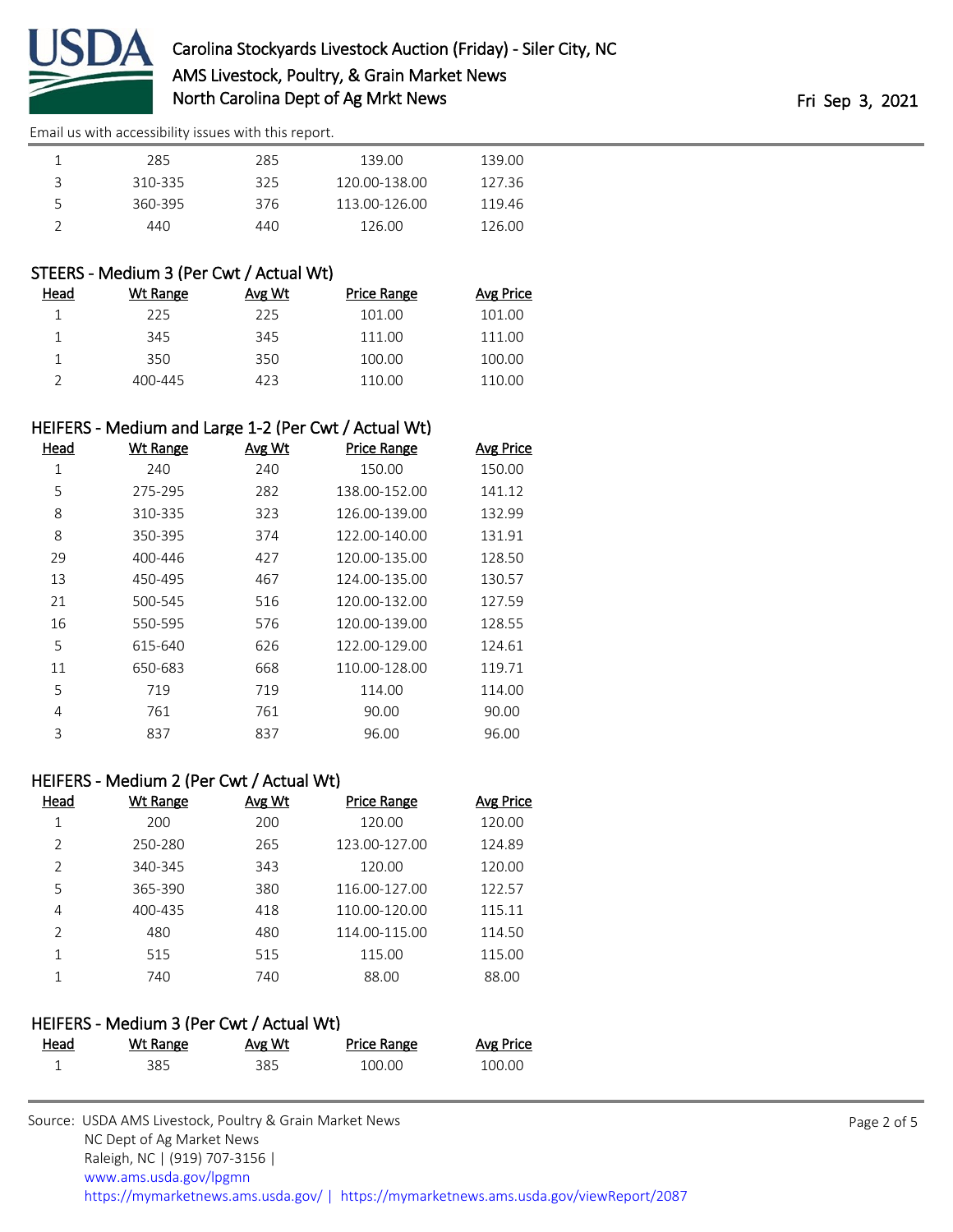

| ۰<br>ᅩ |     | 4በՐ | 110.00 | 110.00 |
|--------|-----|-----|--------|--------|
| ۰      | 485 |     | 108.00 | 108.00 |

| BULLS - Medium and Large 1-2 (Per Cwt / Actual Wt) |          |               |                    |                  |
|----------------------------------------------------|----------|---------------|--------------------|------------------|
| Head                                               | Wt Range | <b>Avg Wt</b> | <b>Price Range</b> | <b>Avg Price</b> |
| 5                                                  | 426      | 426           | 145.00             | 145.00           |
| 16                                                 | 450-495  | 475           | 125.00-147.00      | 137.22           |
| 19                                                 | 500-543  | 530           | 124.00-137.00      | 132.20           |
| 17                                                 | 550-595  | 569           | 120.00-136.00      | 130.91           |
| 14                                                 | 618-640  | 621           | 110.00-137.00      | 131.14           |
| 8                                                  | 650-690  | 668           | 107.00-133.00      | 117.79           |
| $\mathcal{P}$                                      | 705-710  | 708           | 102.00-115.00      | 108.48           |
| 6                                                  | 750-770  | 762           | 100.00-115.00      | 105.32           |
|                                                    | 845      | 845           | 90.00              | 90.00            |
|                                                    |          |               |                    |                  |

## BULLS - Medium 2 (Per Cwt / Actual Wt)

| Head | Wt Range | Avg Wt | <b>Price Range</b> | Avg Price |
|------|----------|--------|--------------------|-----------|
|      | 480-485  | 483    | 124.00-125.00      | 124.50    |
|      | 565      | 565    | 115.00             | 115.00    |
|      | 700      | 700    | 90.00              | 90.00     |
|      | 960      | 960    | 85.00              | 85.00     |

## BULLS - Medium 3 (Per Cwt / Actual Wt)

| Head | Wt Range | Avg Wt | <b>Price Range</b> | Avg Price |
|------|----------|--------|--------------------|-----------|
|      | 468.     | 468.   | 101 OO             | 101 OO    |
|      | 500-545  | 523    | 105 00-108 00      | 106.56    |
|      |          |        |                    |           |

#### SLAUGHTER CATTLE

|              | COWS - Breaker 75-80% (Per Cwt / Actual Wt) |        |                    |           |                 |
|--------------|---------------------------------------------|--------|--------------------|-----------|-----------------|
| Head         | <b>Wt Range</b>                             | Avg Wt | <b>Price Range</b> | Avg Price | <b>Dressing</b> |
| 1            | 1915                                        | 1915   | 70.00              | 70.00     | Average         |
|              | COWS - Boner 80-85% (Per Cwt / Actual Wt)   |        |                    |           |                 |
| Head         | <b>Wt Range</b>                             | Avg Wt | <b>Price Range</b> | Avg Price | <b>Dressing</b> |
| 47           | 985-1900                                    | 1276   | 64.00-75.00        | 69.44     | Average         |
| $\mathsf{Q}$ | 1195-1815                                   | 1465   | 76.00-87.00        | 78.92     | High            |
| 15           | 905-1340                                    | 1041   | 50.00-64.00        | 59.79     | Low             |
|              | COWS - Lean 85-90% (Per Cwt / Actual Wt)    |        |                    |           |                 |
| Head         | <b>Wt Range</b>                             | Avg Wt | <b>Price Range</b> | Avg Price | <b>Dressing</b> |
| 6            | 840-985                                     | 917    | 50.00-64.00        | 56.37     | Average         |
| 6            | 800-855                                     | 819    | 33.00-49.00        | 43.37     | Low             |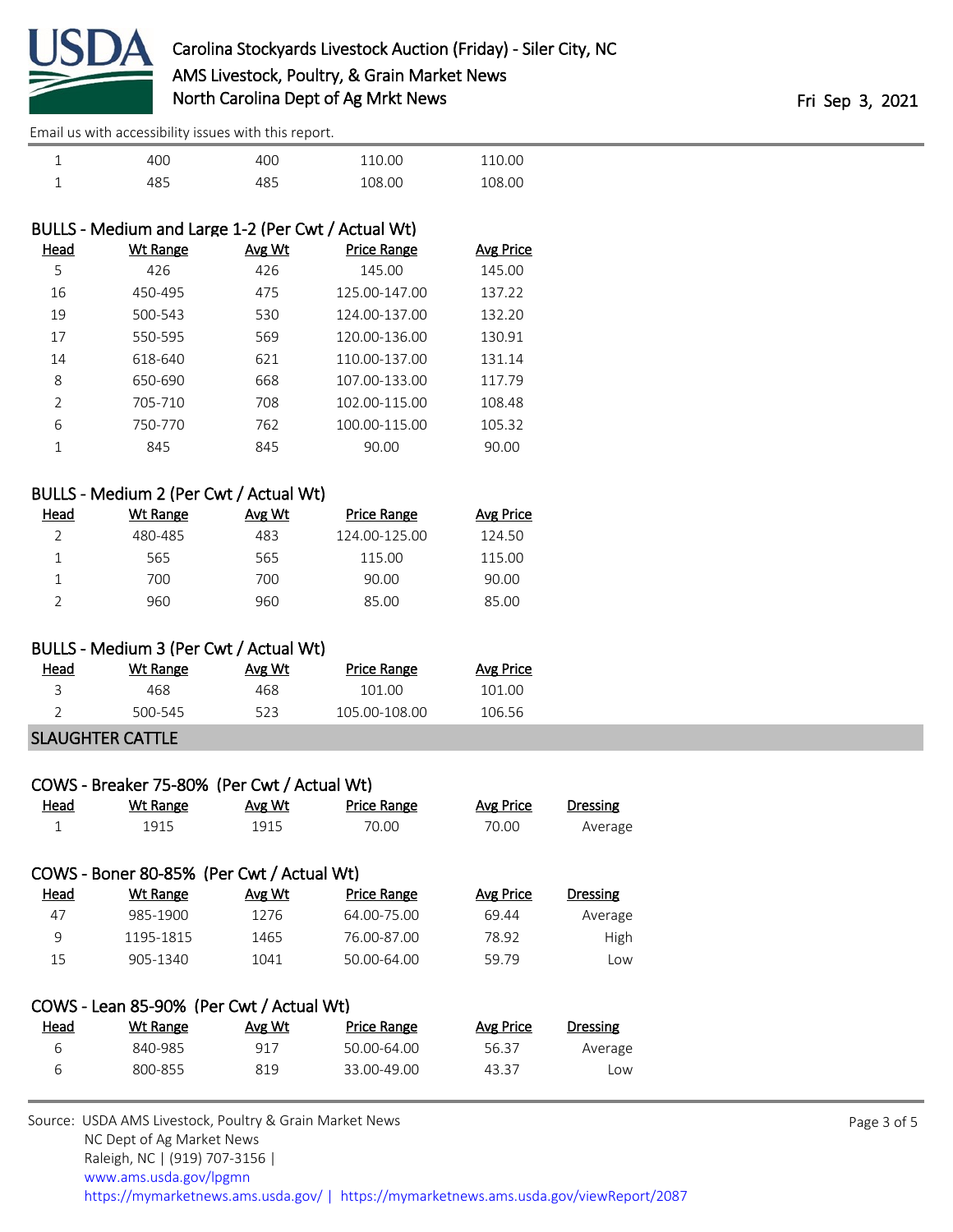

|      | BULLS - 1-2 (Per Cwt / Actual Wt) |        |                    |           |          |
|------|-----------------------------------|--------|--------------------|-----------|----------|
| Head | Wt Range                          | Avg Wt | <b>Price Range</b> | Avg Price | Dressing |
| 5    | 1535-2000                         | 1741   | 92.00-98.00        | 95.28     | Average  |
| 4    | 1690-1935                         | 1845   | 104.00-105.00      | 104.51    | High     |
|      | 1150-1535                         | 1343   | 70.00-88.00        | 80.29     | Low      |
|      | <b>REPLACEMENT CATTLE</b>         |        |                    |           |          |

|                              |              |      |          |        | COW-CALF PAIRS - Medium and Large 1-2 w/ <150 lbs calf (Per Family / Actual Wt) |           |  |
|------------------------------|--------------|------|----------|--------|---------------------------------------------------------------------------------|-----------|--|
| Age                          | <b>Stage</b> | Head | Wt Range | Avg Wt | <b>Price Range</b>                                                              | Avg Price |  |
| >5                           |              |      | 1000     | 1000   | 720.00                                                                          | 720.00    |  |
| <b>SLAUGHTER SHEEP/LAMBS</b> |              |      |          |        |                                                                                 |           |  |

## HAIR BREEDS - Choice and Prime 1-3 (Per Head / Estimate Wt)

| Head | Wt Range  | Avg Wt | <b>Price Range</b> | Avg Price | <b>Dressing</b> |
|------|-----------|--------|--------------------|-----------|-----------------|
| 6    | $30 - 35$ | 32     | 65.00-75.00        | 71.67     | Average         |
| 2    | $40 - 45$ | 43     | 70.00-85.00        | 77.50     | Average         |
| 8    | 50-55     | 53     | 90.00-120.00       | 98.13     | Average         |
| 4    | 60-65     | 64     | 105.00-125.00      | 115.00    | Average         |
| 6    | 70-75     | 73     | 135.00-180.00      | 152.50    | Average         |
| C.   | 80-85     | 83     | 175.00-185.00      | 180.00    | Average         |
| 5    | 95        | 95     | 185.00-230.00      | 212.00    | Average         |
| 10   | 100       | 100    | 175.00-230.00      | 218.00    | Average         |

#### EWES - Good 1-3 (Per Head / Estimate Wt)

| <u>Head</u> | Wt Range | Avg Wt | Price Range   | Avg Price | Dressing |
|-------------|----------|--------|---------------|-----------|----------|
|             | 90       | 90     | 135.00        | 135.00    | Average  |
|             | 100-115  | 103    | 145.00-210.00 | 172.50    | Average  |

| <u>Head</u> | Wt Range | Avg Wt | Price Range   | <b>Avg Price</b> | Dressing |
|-------------|----------|--------|---------------|------------------|----------|
|             | 80       | 80     | 105.00        | 105.00           | Average  |
|             | 90-95    | 91     | 100.00-115.00 | 110.00           | Average  |

|             | BUCKS - 1-3 (Per Head / Estimate Wt) |        |               |           |                 |
|-------------|--------------------------------------|--------|---------------|-----------|-----------------|
| <b>Head</b> | Wt Range                             | Avg Wt | Price Range   | Avg Price | <b>Dressing</b> |
|             | 115-125                              | 120    | 215.00-220.00 | 217.50    | Average         |
| 6           | 150-185                              | 162    | 205.00-250.00 | 237.50    | Average         |
| 4           | 200                                  | 200    | 250.00-330.00 | 280.00    | Average         |
|             |                                      |        |               |           |                 |

## SLAUGHTER GOATS

# KIDS - Selection 1 (Per Head / Estimate Wt)

| Source: USDA AMS Livestock, Poultry & Grain Market News                                |
|----------------------------------------------------------------------------------------|
| NC Dept of Ag Market News                                                              |
| Raleigh, NC   (919) 707-3156                                                           |
| www.ams.usda.gov/lpgmn                                                                 |
| https://mymarketnews.ams.usda.gov/   https://mymarketnews.ams.usda.gov/viewReport/2087 |